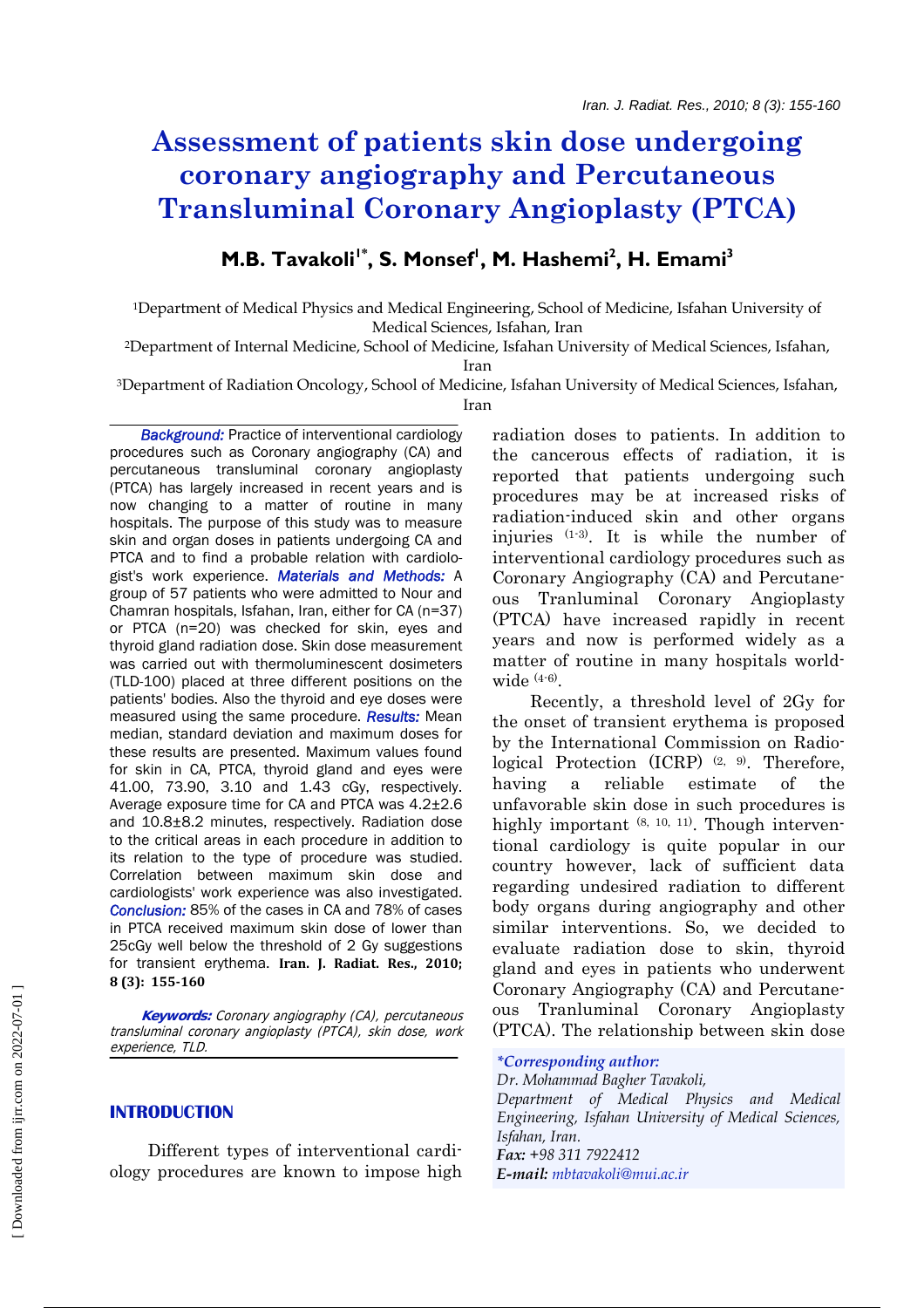and work experience of cardiologists in performing CA and PTCA was also studied.

## **MATERIALS AND METHODS**

 In this study, a total of 57 patients admitted to two university hospitals in the city of Isfahan, Iran namely Chamran (Simens Axiom Artis z) and Noor (Hart Speed, Safire), for either CA(37) or PTCA (20) procedure. All PTCAs were performed in Chamran hospital while 9 of angiographies were done in Noor hospital. In all cases, femoral artery approach was applied, and the procedures were performed by three groups of cardiologists. 1. Cardiologists already passed the fellowship period 2. Cardiologists in their fellowship period and 3. The residents CA procedures were performed by all three groups while PTCA procedures were done only by the first and the second groups. Cardiologists in both hospitals were the same and used standard procedures for CAs and PTCAs in the two centers.

 The angiography unit in Noor hospital was Shimadzu and it was Siemens in Chamran hospital. Both angioscope X-ray systems were equipped with an automatic exposure control system, an under-couch tube and a cineradiographic film running at a cine rate of 30 frames per second.

 Dose measurement was performed using thermoluminecence dosimetery method. The TLDs used were LiF: Mg, Ti (Harshaw),  $3\times3\times0.9$  mm<sup>3</sup> chips known as TLD – 100. This type of TLD is suitable for dose measurement in diagnostic radiology (14). The dosimeters were read by a NE– Technology SOLARO 2A TLD reader. Calibration of TLDs were performed by 60Co source and the procedure suggested by the manufacturer.

 We used five pairs of TLDs for each patient. Two pairs for the surface of thyroid gland and right eye lens and the remaining three pairs were placed on three points of patients' back skin. These pairs were placed at anatomical reference points that defined by spine of scapula marker (as seen as, the heart is located between distance of second to sixth ribs). We used this marker to determine the location of TLDs on patient's back. The first pair was placed on the left side, the second on the right side and the third on the midline, over the spine. Special care was always taken to ensure that the TLD chips were positioned at the same points on each patient. The TLD chips were suitably placed in thin plastic bags and then were attached to patients' skin using short length sticky tapes.

 In this study the time of each angiographic view was recorded separately for each procedure. In all of the procedures, total time and work experience of cardiologist were also recorded.

# **RESULTS AND DISCUSSION**

 Table 1 represents the measured dose at different anatomical positions on skin, thyroid and the right eye. The data was consisted of the median, first and third quartiles in addition to the mean values. Also, the maximum dose measured at each position in CA and PTCA were reported, separately. In this table, the bold values are the highest doses measured in the procedures.

 Figure 1, shows the recorded percentage of the times when maximum doses at the three different positions on patients' skin. In this figure the position with the maximum dose for both CA and PTCA are shown separately.

 In table 2 a summary of frequency, percentage of repetition of the views, mean and maximum duration of each view are presented as used in CA and PTCA procedures.

 Large differences between the mean and the median of the measured doses showed strong non-uniformity of the dose on different points of the body in CA and PTCA procedures. It also indicated that the mean values were strongly influenced by a small number of patient's with high doses.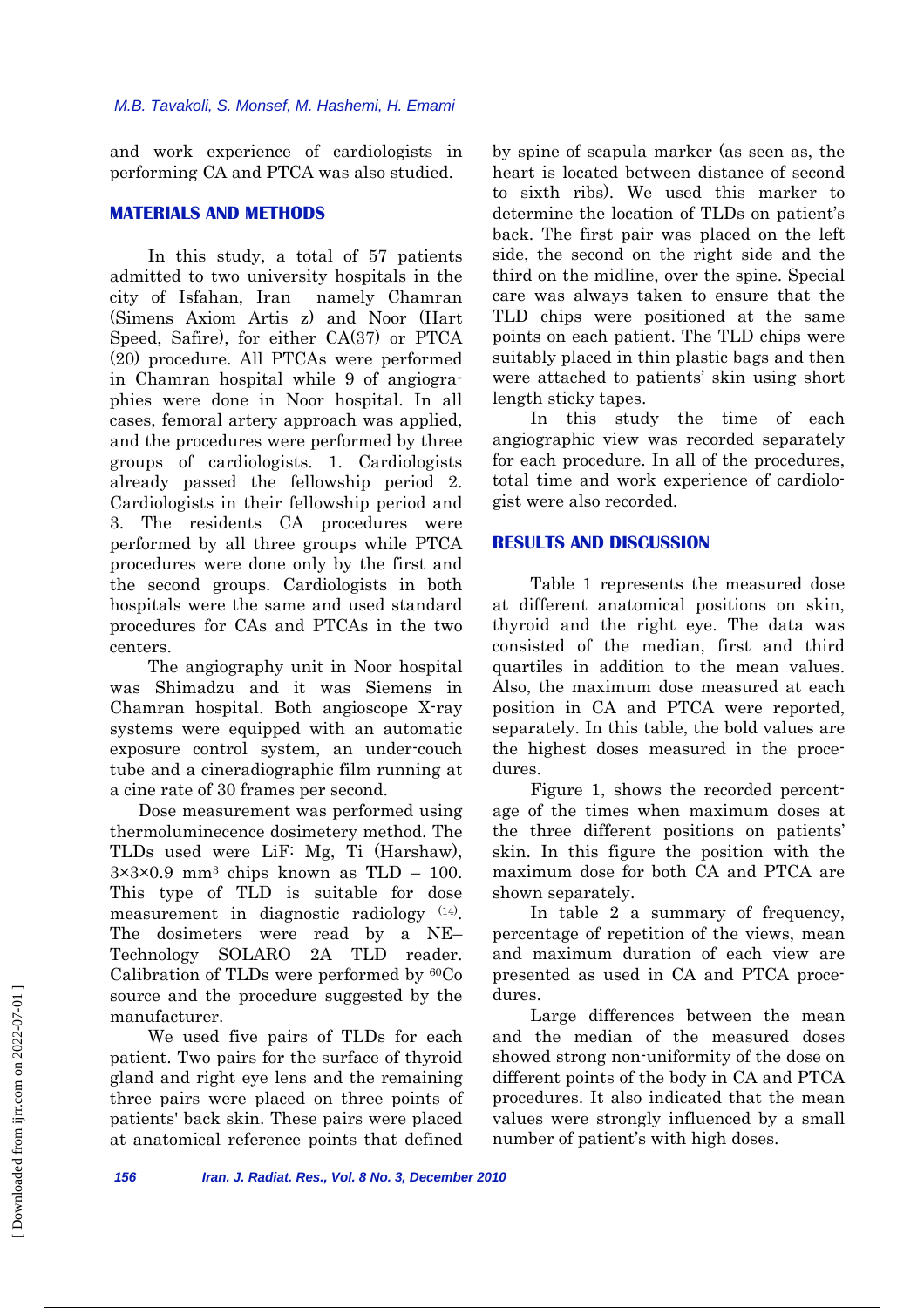## *Patients skin dose in coronary angiography*

| <b>Examination</b> |                      | Dose (cGy) |                  |              |                |         |  |  |
|--------------------|----------------------|------------|------------------|--------------|----------------|---------|--|--|
|                    |                      |            | <b>Skin dose</b> |              |                |         |  |  |
|                    |                      | Left       | <b>Right</b>     | <b>Spine</b> | <b>Thyroid</b> | Eye     |  |  |
|                    | Mean                 | 9.190      | 7.313            | 3.712        | 0.157          | 0.0376  |  |  |
| $CA - N$           | <b>Median</b>        | 5.385      | 2.920            | 2.225        | 0.132          | 0.0176  |  |  |
|                    | <b>St.deviation</b>  | 12.116     | 10.420           | 3.298        | 0.132          | 0.0344  |  |  |
|                    | <b>Maximum</b>       | 39.000     | 30.000           | 11.10        | 0.413          | 0.0978  |  |  |
|                    | 25th percentile      | 4.327      | 1.073            | 1.665        | 0.0428         | 0.0162  |  |  |
|                    | 75th percentile      | 6.485      | 12.880           | 4.798        | 0.251          | 0.0695  |  |  |
| $CA - Ch$          | <b>Mean</b>          | 5.008      | 5.618            | 6.553        | 0.144          | 0.0208  |  |  |
|                    | <b>Median</b>        | 2.400      | 2.2700           | 1.6300       | 0.107          | 0.0200  |  |  |
|                    | <b>St.deviation</b>  | 6.936      | 6.684            | 11.012       | 0.181          | 0.0343  |  |  |
|                    | <b>Maximum</b>       | 27.900     | 25.300           | 41.000       | 0.729          | 0.0917  |  |  |
|                    | 25th percentile      | 1.017      | 1.091            | 1.029        | 0.027          | 0.00265 |  |  |
|                    | 75th percentile      | 5.475      | 8.1              | 5.23         | 0.165          | 0.0441  |  |  |
| <b>PTCA</b>        | <b>Mean</b>          | 11.877     | 6.350            | 9.732        | 0.588          | 0.198   |  |  |
|                    | <b>Median</b>        | 4.700      | 1.517            | 3.435        | 0.295          | 0.040   |  |  |
|                    | <b>St.</b> deviation | 17.750     | 13.094           | 13.606       | 0.770          | 0.353   |  |  |
|                    | <b>Maximum</b>       | 73.900     | 56.800           | 53.400       | 3.100          | 1.430   |  |  |
|                    | 25th percentile      | 0.868      | 0.518            | 1.232        | 0.083          | 0.019   |  |  |
|                    | 75th percentile      | 17.475     | 5.518            | 14.475       | 1.095          | 0.220   |  |  |

Table 1. Skin, thyroid and eye doses for each of the angiographic procedures. Values indicated as bold are highest dose measured in procedures.



Exam LCA<br>DPTCA

> Figure 1. The percentage of the times when maximum doses at three different positions on patient's skin are recorded. In this figure the position with the maximum dose for both CA and PTCA are shown separately.

[Downloaded from ijrr.com on 2022-07-01]  [\[ Downloaded from ijrr.com on 2022-07-0](https://ijrr.com/article-1-646-en.html)1 ]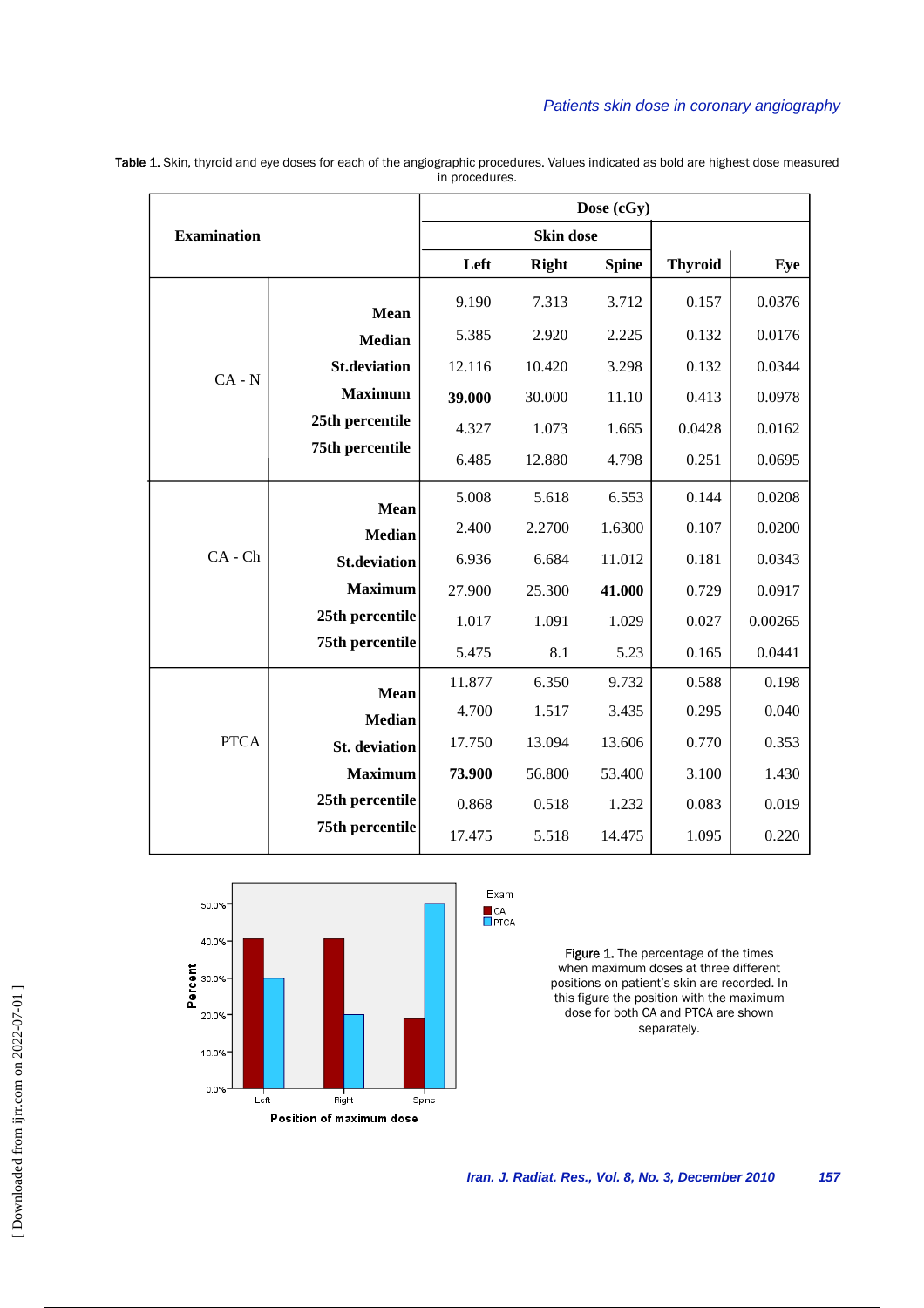#### *M.B. Tavakoli, S. Monsef, M. Hashemi, H. Emami*

|                         |                | $N_1 = 37$ |                   |                |             |  |
|-------------------------|----------------|------------|-------------------|----------------|-------------|--|
| View                    |                | Frequency  | $Mean \pm SD$     | Maximum        | Examination |  |
|                         | N              | $\%$       |                   |                |             |  |
| PA                      | 15             | 40.5       | $26.7 \pm 66.4$   | 324            |             |  |
| PA-CD                   | 6              | 16.2       | $3.22 \pm 9.4$    | 45             |             |  |
| PA-CR                   | 8              | 21.6       | $5.2 \pm 14.7$    | 74             |             |  |
| <b>RAO</b>              | 12             | 32.4       | $14.7 \pm 30.0$   | 120            |             |  |
| RAO-CD                  | 34             | 91.9       | $44.4 \pm 65.9$   | 341            | <b>CA</b>   |  |
| RAO-CR                  | 25             | 67.6       | $32.1 \pm 50.1$   | 239            |             |  |
| <b>LAO</b>              | 11             | 29.7       | $25.5 \pm 58.2$   | 219            |             |  |
| LAO-CD                  | 33             | 89.2       | $43.4 \pm 49.1$   | 189            |             |  |
| LAO-CR                  | 30             | 81.1       | $60.8 + 97.0$     | 474            |             |  |
| <b>LLAT</b>             | 15             | 40.5       | $4.3 + 8.7$       | 50             |             |  |
|                         |                | $N_2 = 20$ |                   |                |             |  |
| View                    |                | Frequency  | Mean±SD           | Maximum        | Examination |  |
|                         | N              | $\%$       |                   |                |             |  |
| PA                      | 5              | 25.0       | $14.1 \pm 53.9$   | 242            |             |  |
| PA-CD                   | 3              | 15.0       | $20.7 \pm 66.4$   | 291            |             |  |
| PA-CR                   | 8              | 40.0       | 38.7±97.8         | 420            |             |  |
| <b>RAO</b>              | 1              | 5.0        | $0.2 + 0.9$       | $\overline{4}$ |             |  |
| RAO-CD                  | 20             | 100.0      | $173.7 \pm 151.8$ | 517            | <b>PTCA</b> |  |
| RAO-CR                  | 13             | 65.0       | 147.6±230.8       | 535            |             |  |
| <b>LAO</b>              | $\overline{2}$ | 10.0       | $1.8 + 5.6$       | 22             |             |  |
| LAO-CD                  | 14             | 70.0       | $140.5 \pm 187.8$ | 596            |             |  |
| LAO-CR                  | 7              | 35.0       | $31.4 \pm 71.6$   | 305            |             |  |
| <b>LLAT</b>             | 12             | 60.0       | $81.1 \pm 211.4$  | 939            |             |  |
| 57<br>$N_1 + N_2 = N =$ |                |            |                   |                |             |  |

Table 2. Time duration of each view in different procedure. Mean angiography time was 4.2±2.6 and 10.8±8.2 min for CA and PTCA respectively.

 In general, mean value of measured doses in PTCA had higher values than CA procedures, due to the fact that, PTCA procedures required more fluoroscopy time and cine runs. In our study the highest measured skin doses were 73.9, 56.8 and 53.4 cGy and they were found in PTCA examinations. Also mean values of thyroid and eye doses were higher in PTCA than in CA which was due to the same reason stated earlier.

 The highest measured thyroid and eye doses were 3.1 and 1.43 cGy respectively. They were measured in PTCA examinations.

 Figure 1 shows the percentage of the total number of patients who received maximum dose in one of the three skin points, in CA and PTCA. These areas were

shown to be the most risky parts in angiography. Thus, such areas could be recognized as critical or hot areas. Attention to the facts on figure 1 indicates that these areas depend on the type of procedure. While in CA, left and right sides received higher doses and were most at risk, in PTCA the spine was shown to be at highest risk.

 As shown in table 2, in CA, RAO-CD, RAO-CR, LAO-CD and LAO-CR views are used in most cases. As a result, the left and the right side positions are the most irradiated parts in CA. In PTCA procedures the RAO-CD, RAO-CR and LAO-CD views are used more than others and RAO-CD is used in all examinations. But because cardiologists usually use low angles of this view, critical area is displace to the middle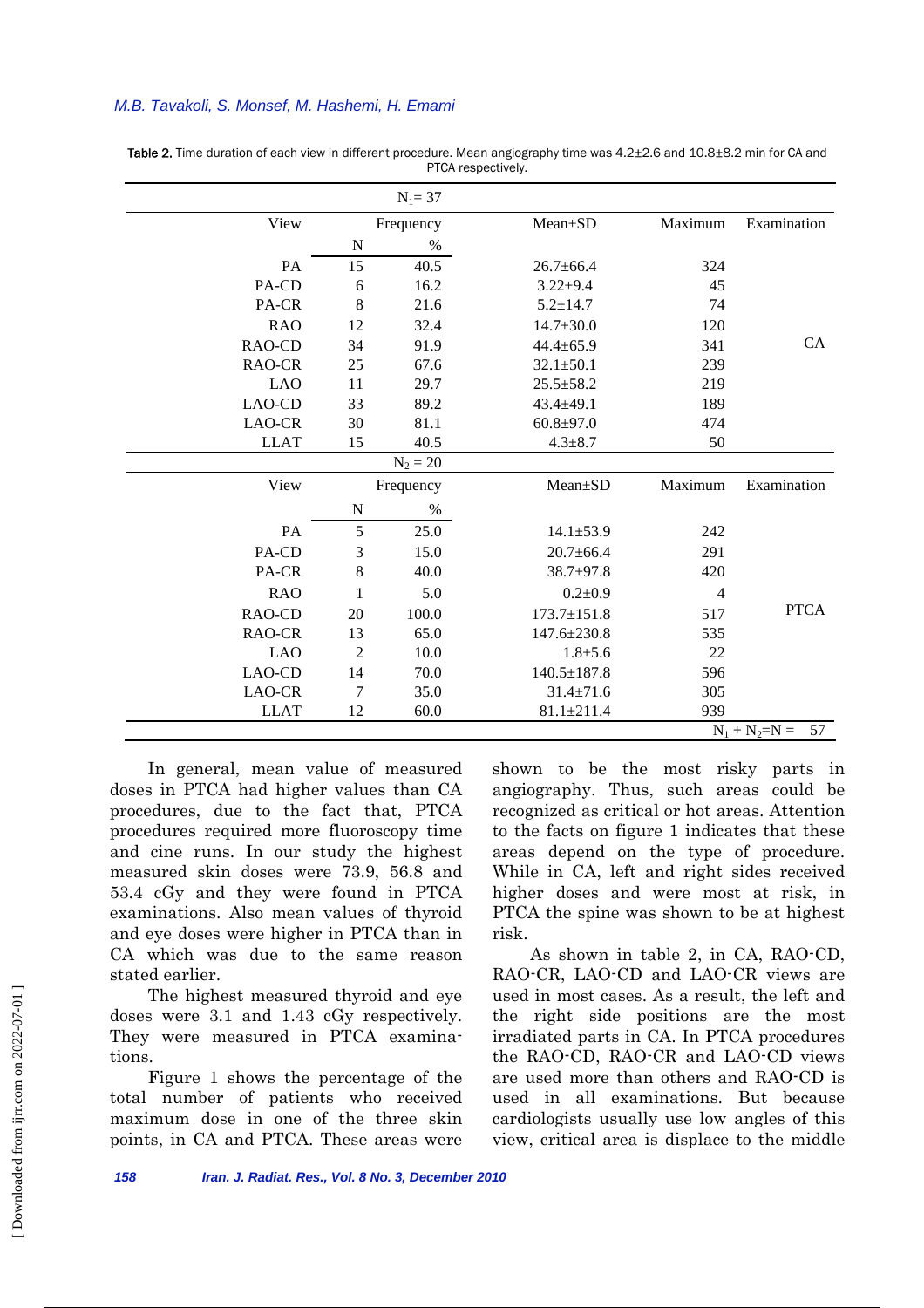#### *Patients skin dose in coronary angiography*

part near the spine position. As in this study zero angles applies only for PA, PA-CD, and PA-CR views, the deviation even for one degree is assumed to be RAO or LAO views.

 The use of low angle imaging views in PTCA procedures, in addition to the zero angle view resulted in a higher dose at the spin and the by near locations. Consequently, the critical areas were located on the two sides (left and right) of the body, near to right and left arm, and on the spine in the middle of the body in CA and PTCA procedures, respectively.

 From both CA and PTCA procedures, it is evident that at most cases the thyroid had received higher doses than the eye, but it was more probable in CA procedures than PTCA (in 2.7% of the cases, the eye dose was more than thyroid in CA procedures, while in PTCA this percentage was about 15). This was remarkable that PTCA, LLAT view used more frequent than CA procedures as shown in table 2.

 To assess the effect of cardiologists' experience on the patients' undesired radiation, correlation between patient dose rate (cGy/sec), and cardiologist work experience (year) were examined. The dose rate was defined as the quotient of patient maximum dose and total fluoroscopy time.

As is shown in figures  $2(a)$  and  $2(b)$ , a good inverse correlation between these two parameters was found  $(r=0.4$  and P value= $0.014$  in CA and  $r=0.565$  and Pvalue=0.01 in PTCA). The correlation was higher in PTCA than in CA.

 In the graphs, the value of work experience of 0 on X axis was assigned to the residents and the cardiologists fellowships.

 Finally, it is worth to consider that the long fluoroscopy time and high cine runs with the tube in same irradiation geometry in cardiac procedures can result in high dose spots on the body, and may increase the likehood of transient erythema and even organ failure afterwards. Interventional

|                                      |                   |          |                       |                         | Mean value of organ dose (CGy) in CA   |                      |                     |                        |
|--------------------------------------|-------------------|----------|-----------------------|-------------------------|----------------------------------------|----------------------|---------------------|------------------------|
| No.<br>patients                      |                   |          | Skin dose             |                         |                                        | <b>Thyroid</b>       | Eye                 | <b>Time</b><br>(Min)   |
| This study                           | 8                 |          | N.Hos L=9.190 R=7.313 |                         | $S = 3.712$                            | 0.157                | 0.0376              | $4.2 \pm 2.6$          |
|                                      | 29                |          |                       | CH.Hos L=5.008 R=2.2700 | $S=1.6300$                             | 0.107                | 0.0200              |                        |
| Zorzetto et $al.^{(17)}$             | 79                |          |                       |                         |                                        | 0.153                |                     | 4.9                    |
| Padovani et al. <sup>(18)</sup>      | 13                |          |                       | LAO=5.9 RAO=5.5         | $PA/CD=4.9$                            |                      |                     | 3.6                    |
| Van De Putte et al. <sup>(1)</sup> S | $77$ <sup>*</sup> |          | $L=9.9$               | $R = 16.0$              | $S = 21.3$                             |                      |                     |                        |
| E Vano et al. <sup>(2)</sup>         | 26                |          |                       |                         | $0.0657 - 41.0$                        |                      |                     |                        |
| Miltiadis et al. $(8)$               | 93                |          |                       | $L=1.32$ $R=12.22$      | $S = 3.14$                             | 0.26                 |                     |                        |
| Bahreyni et al. <sup>(6)</sup>       | 83                |          |                       |                         | 1.272                                  | $0.1150 -$<br>0.2341 | 0.00879-<br>0.07226 | 3.4                    |
|                                      |                   |          |                       |                         | Mean value of organ dose (cGy) in PTCA |                      |                     |                        |
| This study                           |                   | 20       | $L = 11.877$          | $R = 6.350$             | $S = 9.732$                            | 0.588                |                     | $0.198$ $10.8 \pm 8.2$ |
| Zorzetto et al. $^{(17)}$            |                   | 31       |                       |                         |                                        | 0.153                |                     | 12.2                   |
| Padovani et al. <sup>(18)</sup>      |                   | 54       | $LAO=13$ .            | $RAO=19.3$              | $PA/CD=8.8$                            |                      |                     | 18.5                   |
| Van De Putte et al. <sup>(1)</sup> S |                   | $23**$   | $L = 38.6$            | $R = 12.7$              | $S = 9.6$                              |                      |                     |                        |
| E Vano et al. <sup>(2)</sup>         |                   | 8        |                       |                         | $0.0879 - 73.9$                        |                      |                     | 19.6                   |
| Miltiadis et $al.^{(8)}$             |                   | $\Omega$ |                       |                         |                                        |                      |                     |                        |
| Bahreyni et al. <sup>(6)</sup>       | 26                |          | Male                  |                         |                                        | 0.2934               | 0.01153             | 7.8                    |
|                                      |                   |          | Female                |                         |                                        | 0.361                | 0.0695              |                        |

Table 3. Mean values of doses and fluoroscopy time in this study and other reported in literature for CA and PTCA procedures.

**Mean value of organ dose (cGy) in CA**